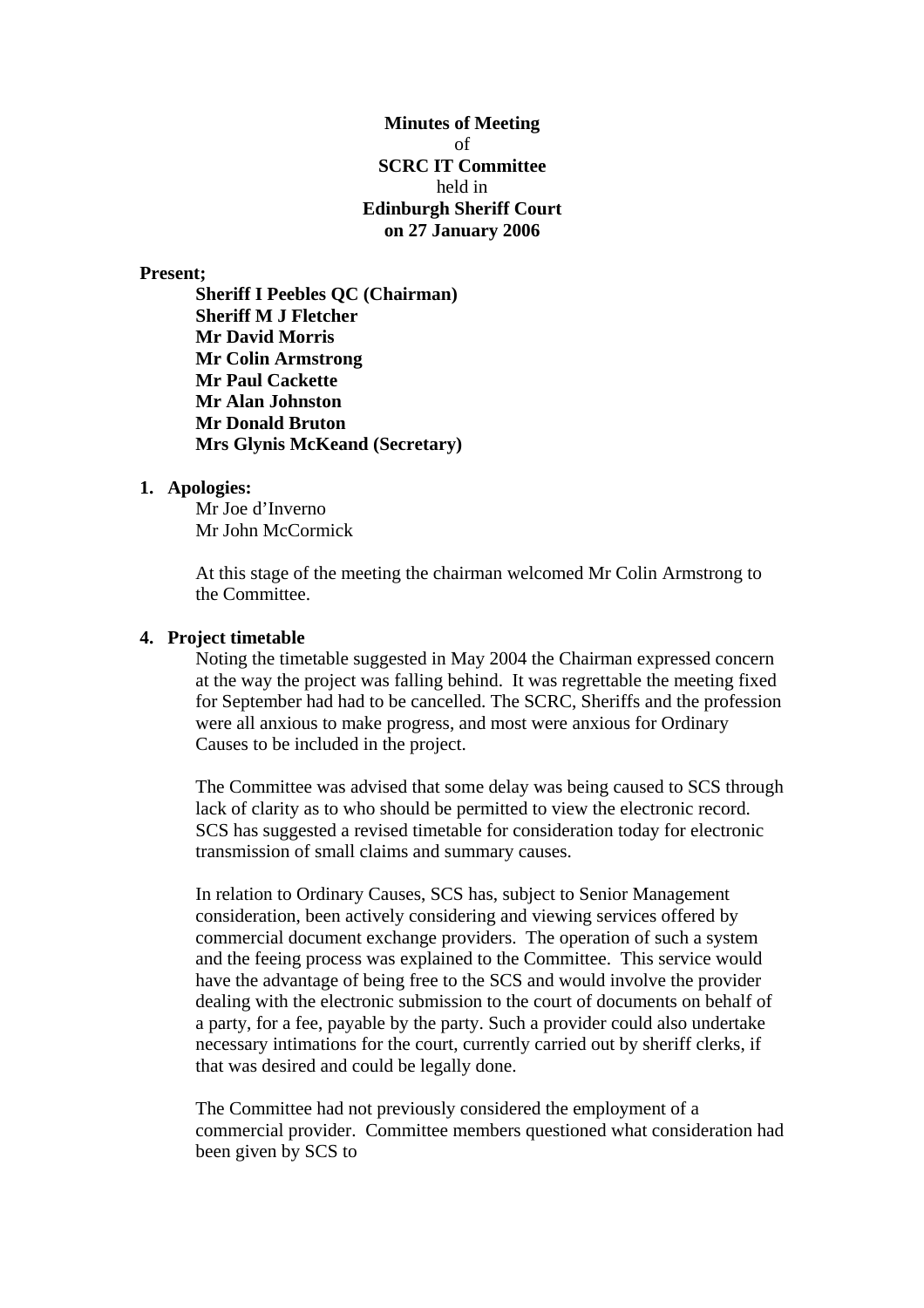- The functioning of the courts in the event of the provider ceasing to operate.
- The application of procurement rules to entering into such an arrangement.
- The overall cost implications to the litigant if fees were to be charged to the litigant by the company for each transmission - particularly given that it was the SCRC's intention to make electronic transmission to and from the civil court mandatory within a period of time to be specified in rules (most likely two or three years after the system goes live).
- The potential for one firm having a monopoly and a right, outwith the court's control, once contracted, to increase fees.
- Confidentiality and data protection issues.
- The need for 24 hour access and helpdesk support 365 days a year to allow for emergency cases.

The Committee was advised that contracts and service level agreements would require to address all these issues and in particular that advice would be taken on issues of procurement before selecting any one service provider. There was brief discussion on options of the SCS being able, through contractual terms, to influence or control the fee levels set and suggestions of increases. This was a matter of concern to ensure proper financial controls would be put in place to make sure that SCS could act as a fee watchdog. Figures for processing each document were discussed, in part because the use of this provider would in effect cause "court fees" to increase by whatever the mark up by the service provider would be.

The Committee asked if by employing this commercial provider the courts would get a better service than it would if SCS created a bespoke system and were advised that the advantages of employing this commercial provider were to be gained from:-

- The fact that the same suppliers would be able to provide a secure document exchange between solicitors – thus encouraging greater sign up to use of the system (including its use for courts) in the early stages of the transformation.
- There would be no capital outlay, design period or teething problems with the engagement of a company, which was already operating such a system in other countries.
- The risks for  $SCS$  would be reduced in that the system engaged was already up and running and there would be no need for SCS to provide a 24/7 helpline 365 days a year.

What say the Committee or the Council would have in determining whether or not a bespoke system should be created, or if a commercial supplier should be employed, was then discussed. It was concluded that although the SCRC was the driver for change towards electronic transmission of civil court documentation – it was for SCS to decide on how best the necessary services should be provided. They were best placed to do this and their IT Unit had the expertise.

It would be for the SCRC to consider the need for rules change to facilitate the proposed system. Before the need for rules change can be clarified the Committee would require a greater understanding of what the proposed system would provide.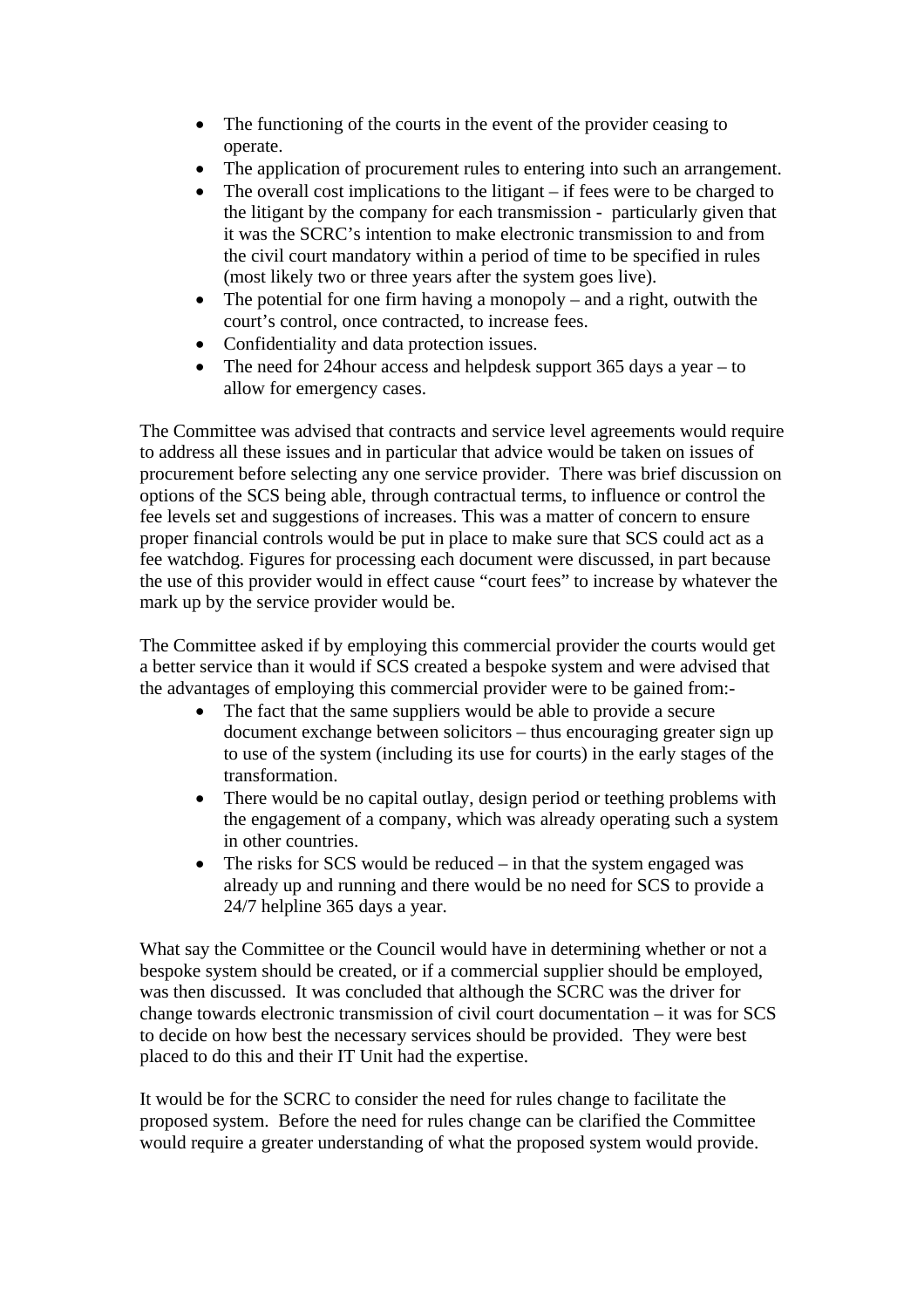To this end it was agreed that it would be helpful for the committee at it's next meeting to view a demonstration of the proposed system (to be arranged by Mr Morris).

## **2. Minutes of Previous Meeting**

The Minutes of the meeting of 13 May 2005 were approved without amendment.

## **3 and 5 - Advice from OSSE**

The subject of the legal advice on both public *access to the court process* and on the proposed *all encompassing rule to allow electronic signatures* to be accepted in place of other forms of authentication was discussed in general terms in the overall discussion that took place. The specific agenda item was revisited towards the end of the meeting when the following issues were considered:-

## **Access to the court process**

What exactly was the advice from the LPPO saying? Was it suggesting there was no right at Common Law to access a court process and that rules of court prescribed such access as was competent? The general consensus of the Committee was that the opposite was the case.

The Committee instructed the secretariat to make contact with the Operations and Policy Unit of Scottish Court Service with a view to ascertaining their firm view of what access was permissible and what guidance has been given to staff in this regard both in the Sheriff Courts and in the Court of Session.

The Secretariat was also instructed, if a need arises, to suggest that SCS and the SCRC jointly seek legal advice from either the LPPO or more likely OSSE on

- What the law is: and
- What the law should be, given the advent of FOI and data protection legislation,

and this on the basis that the information is necessary for the protection of litigants, staff and the design of such access on any IT system.

## **Electronic signatures**

The Secretariat was instructed to seek further legal advice on this issue. What it was thought was required, was an all encompassing rule either contained in a regulation or a rule of court which would permit all requirements to have signatures or other forms of authentication effected in writing affected instead in electronic form. In suggesting this it was recognised by the committee that the requirement to write or sign could flow from primary or subordinate legislation. It was also recognised that an Order under the Electronic Communications Act 2000 could perhaps assist in achieving the desired outcome. Further, it was recognised that the Court of Session would require a like rule or regulation to accomplish electronic transmission in that court.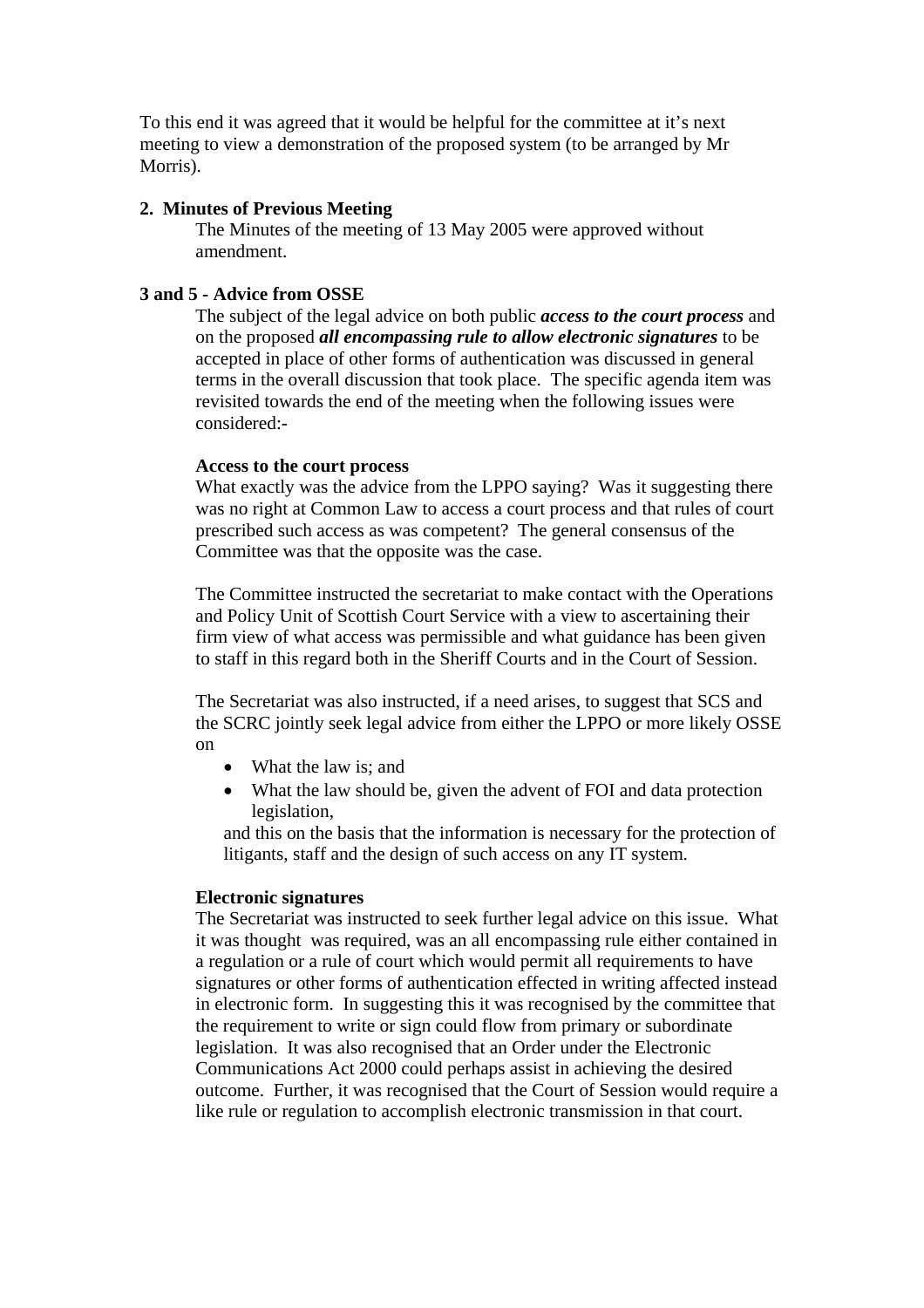# *The following further issues were discussed and the secretariat instructed to seek legal advice on their import. Legal advisors are to be invited to the next meeting to amplify their views, if necessary.*

# **Sheriffs and sheriff clerks, duly commissioned for all Scotland effecting work outwith the sheriffdom to which the work relates**

The proposal is for small claims and summary cause cases initially and possibly other business including ordinary actions being electronically transmitted to a central site for processing up to the point at which they become defended, at which point they would be transmitted to the appropriate court. In order to facilitate this, it was previously accepted that sheriffs and sheriff clerks involved in the process would require to have commissions to allow them to transact the necessary business for all of our sheriffdoms. The Committee, in discussion, recognised that there had previously been difficulties raised in criminal cases where sheriffs had signed warrants and the like outwith their sheriffdom but it was understood the difficulty identified then had now been removed.

The Committee instructed the Secretariat to seek legal advice on whether or not such difficulties would arise in civil cases and if they did, how such difficulty could be overcome.

# **"Lodging" within time limits**

Both primary and secondary legislation requires certain steps in civil cases to be taken within prescribed time limits. Some require service on individuals to be effected within time limits whereas others require certain items to be lodged in court within time limits.

After discussion it was considered that again an all encompassing rule would be appropriate, specifying that where an item is to be lodged in court within a certain timescale it would be considered to have been so lodged provided it was transmitted to the electronic service provider within that timescale.

The Secretariat was instructed to seek legal advice on how this identified issue could be facilitated within rules in order to permit the electronic system to work.

### **Service or intimation by sheriff clerk**

Many rules provide for the sheriff clerk to serve or intimate certain steps of procedure to parties. SCS advise that the service providers could, on receipt of specific instructions, post, fax or email any documentation that would normally require posting, faxing or emailing by the sheriff clerk. Whilst recognising that proof of such intimation may be necessary – as is required where the sheriff clerk intimates in this way – the Committee again instructed the Secretariat to seek legal advice on the possibility of again, an all encompassing rule, permitting the service providers to effect the necessary service or intimation for an on behalf of the sheriff clerk.

# **6. AOCB**